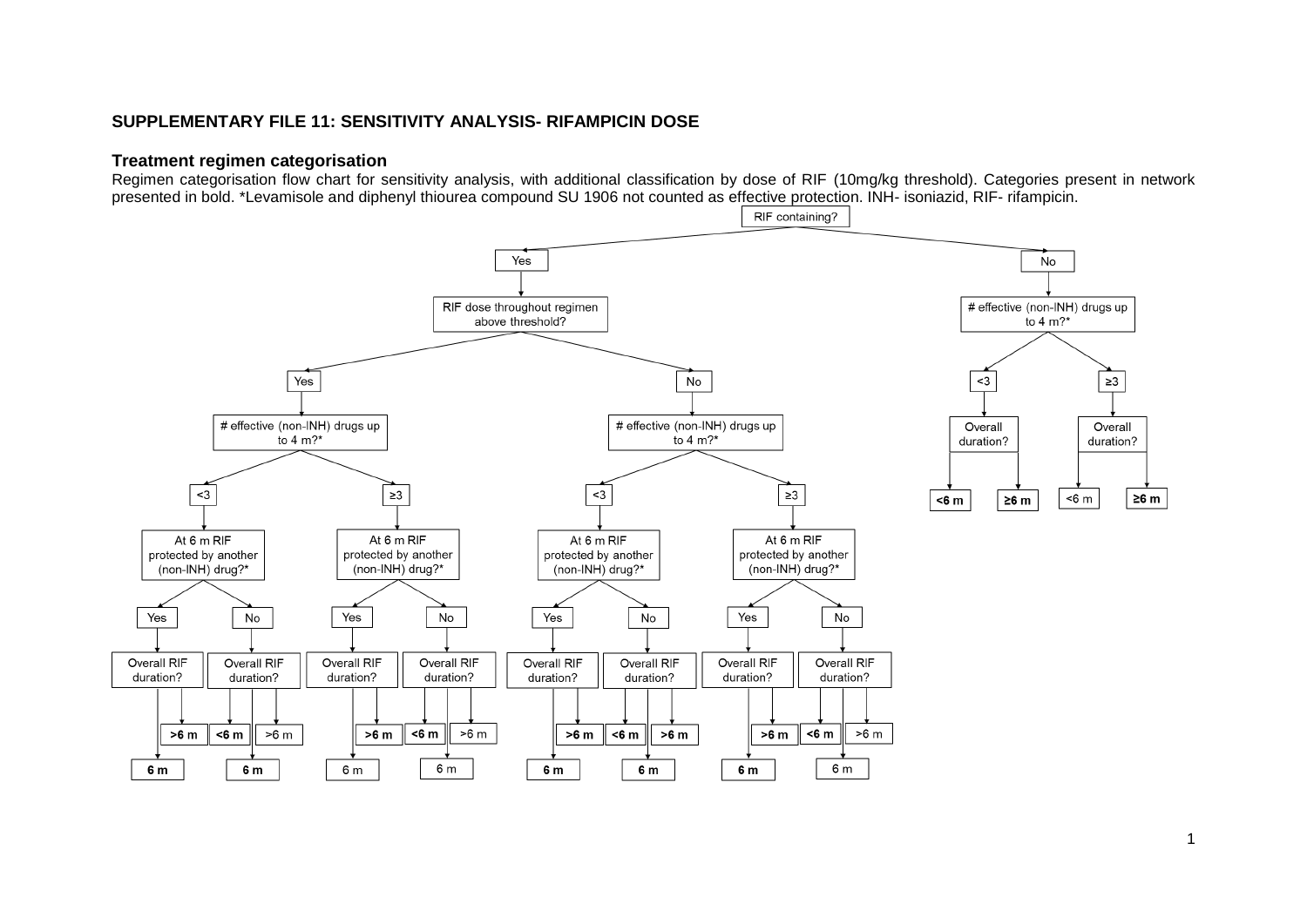# **Regimen category codes**

Encoded regimen categories present in the network where rifampicin dose was taken into account (10mg/kg threshold). 4m- 4 months, 6m- 6 months, D</=/>6m- overall RIF duration or duration of the entire regimen if RIF not present, ED- effective drugs, N/A- not applicable, Pr6- protected at 6 months, RIFrifampicin, RIF<10- RIF dose below threshold  $\overline{\phantom{a}}$ 

|             |                          | # of effective   | At 6m RIF protected |                      |                                     |
|-------------|--------------------------|------------------|---------------------|----------------------|-------------------------------------|
| <b>RIF</b>  | RIF dose above threshold | drugs (ED) up to | (Pr6) by another    | <b>Overall (RIF)</b> |                                     |
| containing? | throughout study (<10)?  | 4m?              | drug?               | duration (D)         | Code                                |
| No          | N/A                      | $3$              | N/A                 | $<$ 6m               | $ED<3$ D $<$ 6m                     |
| No.         | N/A                      | $3$              | N/A                 | ≥6m                  | $ED < 3$ D $\geq 6$ m               |
| No          | N/A                      | $\geq 3$         | N/A                 | ≥6m                  | ED≥3 D≥6m                           |
| Yes         | No.                      | $<$ 3            | No.                 | <6m                  | RIF<10 ED<3 D<6m                    |
| Yes         | No                       | $3$              | No                  | 6 <sub>m</sub>       | $RIF10$ ED $3$ D=6m                 |
| Yes         | No                       | $3$              | No                  | >6m                  | $RIF10$ ED $3$ D $>6m$              |
| Yes         | No.                      | $<$ 3            | Yes                 | 6m                   | $RIF<10$ ED $<$ 3 Pr6 D=6m          |
| Yes         | No                       | $<$ 3            | Yes                 | >6m                  | RIF<10 ED<3 Pr6 D>6m                |
| Yes         | No                       | $\geq$ 3         | No                  | $<$ 6m               | RIF<10 ED≥3 D<6m                    |
| Yes         | No.                      | $\geq 3$         | Yes                 | 6m                   | RIF<10 ED≥3 Pr6 D=6m                |
| Yes         | No                       | $\geq$ 3         | Yes                 | >6m                  | RIF<10 ED≥3 Pr6 D>6m                |
| Yes         | Yes                      | $3$              | No                  | $<$ 6m               | RIF ED<3 D<6m                       |
| Yes         | Yes                      | $<$ 3            | No.                 | 6m                   | $RIF ED < 3 D=6m$                   |
| Yes         | Yes                      | $3$              | Yes                 | 6m                   | RIF ED<3 Pr6 D=6m                   |
| Yes         | Yes                      | $<$ 3            | Yes                 | >6m                  | RIF ED<3 Pr6 D>6m                   |
| Yes         | Yes                      | $\geq$ 3         | No.                 | <6m                  | RIF ED <sub>23</sub> D <sub>5</sub> |
| Yes         | Yes                      | $\geq$ 3         | Yes                 | >6m                  | RIF ED≥3 Pr6 D>6m                   |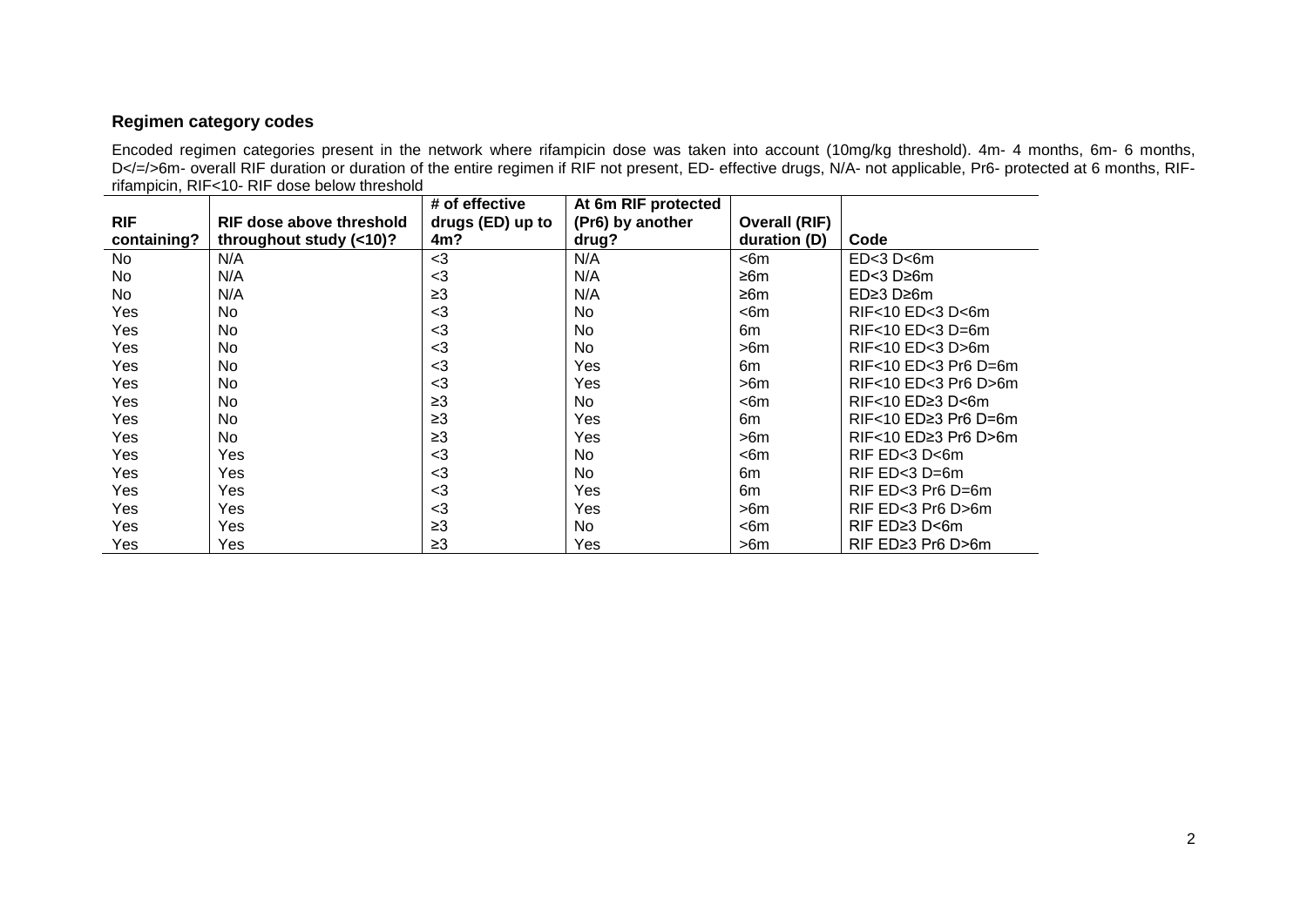#### **Data network**

Data network utilising the regimen categorisation presented above. Thickness of lines and numbers indicate the number of studies making this comparison. \*One study arm classifiable as RIF<10 ED≥3 Pr6 D=6m, RIF<10 ED<3 Pr6 D=6m or RIF<10 ED<3 D=6m compared to RIF<10 ED<3 D=6m; listed as RIF<10 ED≥3 Pr6 D=6m as per this analysis.